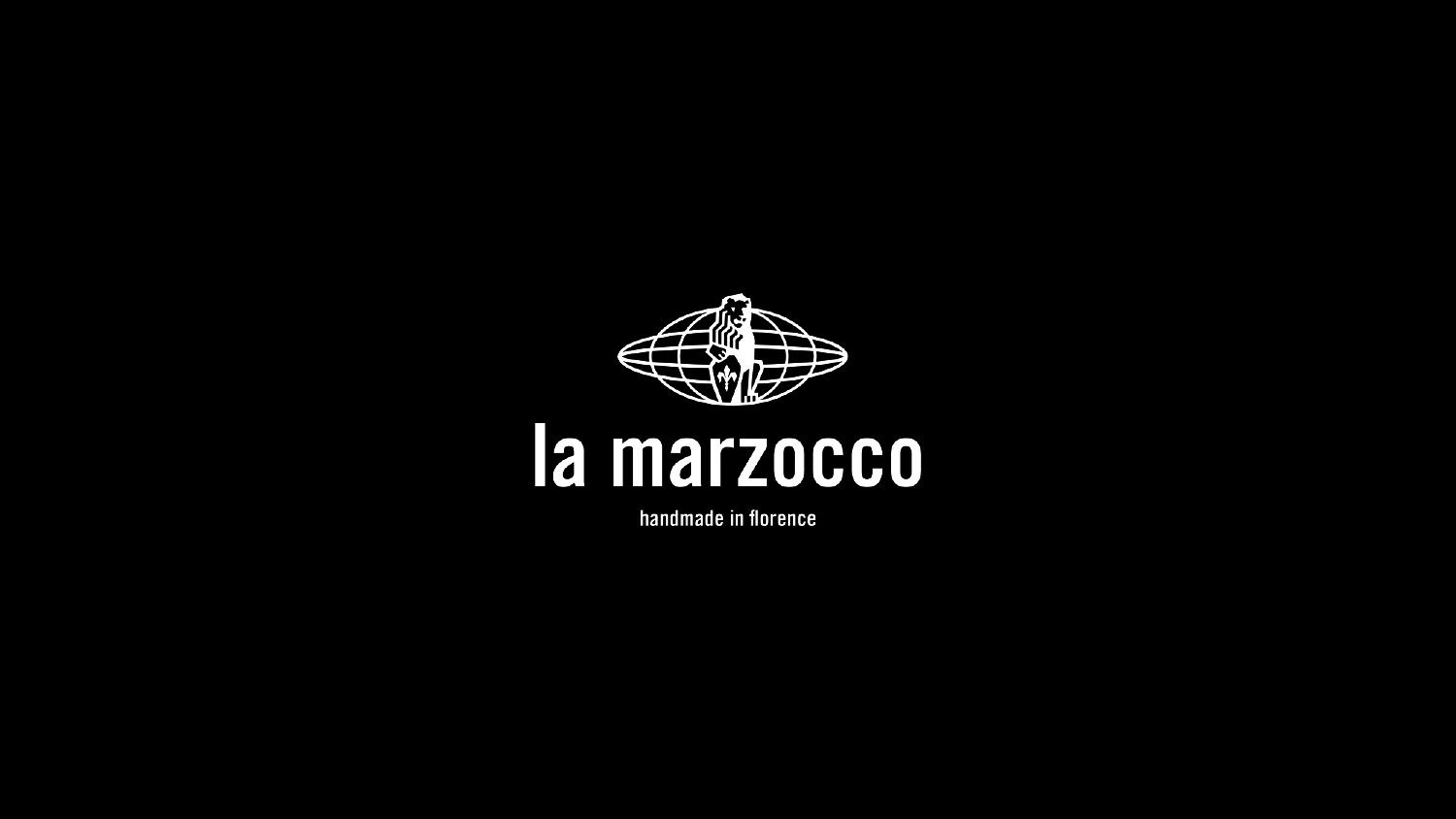#### **la marzocco home mobile app**

La Marzocco Home Mobile App is the tool that allows you to connect to your La Marzocco machine (Linea Mini & GS3). Through the app, you will be able to monitor your machine status, see how many coffees it has brewed or have fun with specific tutorials on how to make your coffee perfect.



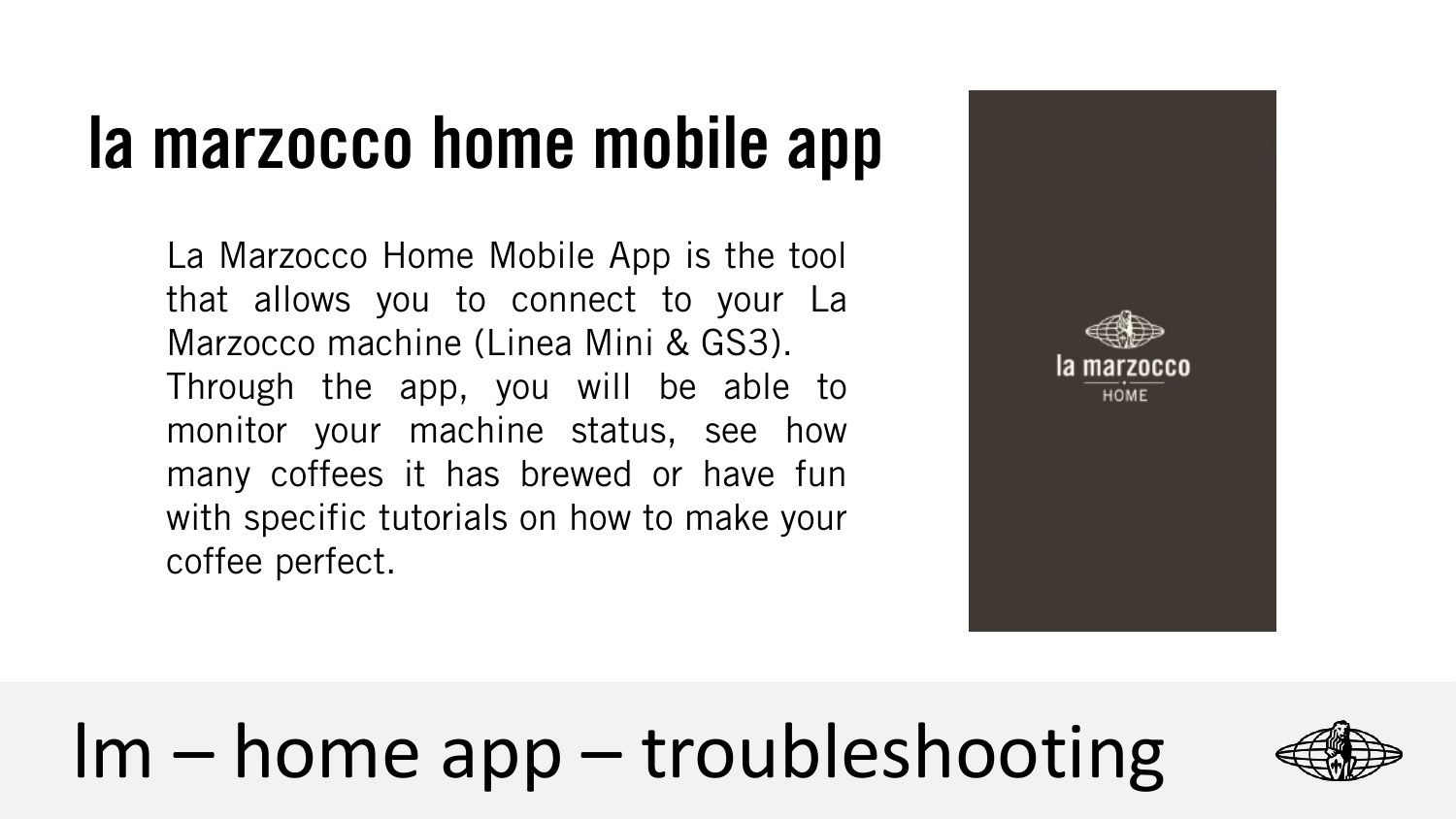#### **minimum requirements**

The application is available for iOS and Android. The minimum system requirements are the following:

- Apple phone with iOS version 10.3 or above,
- Smartphone with Android version 6.0 or above.

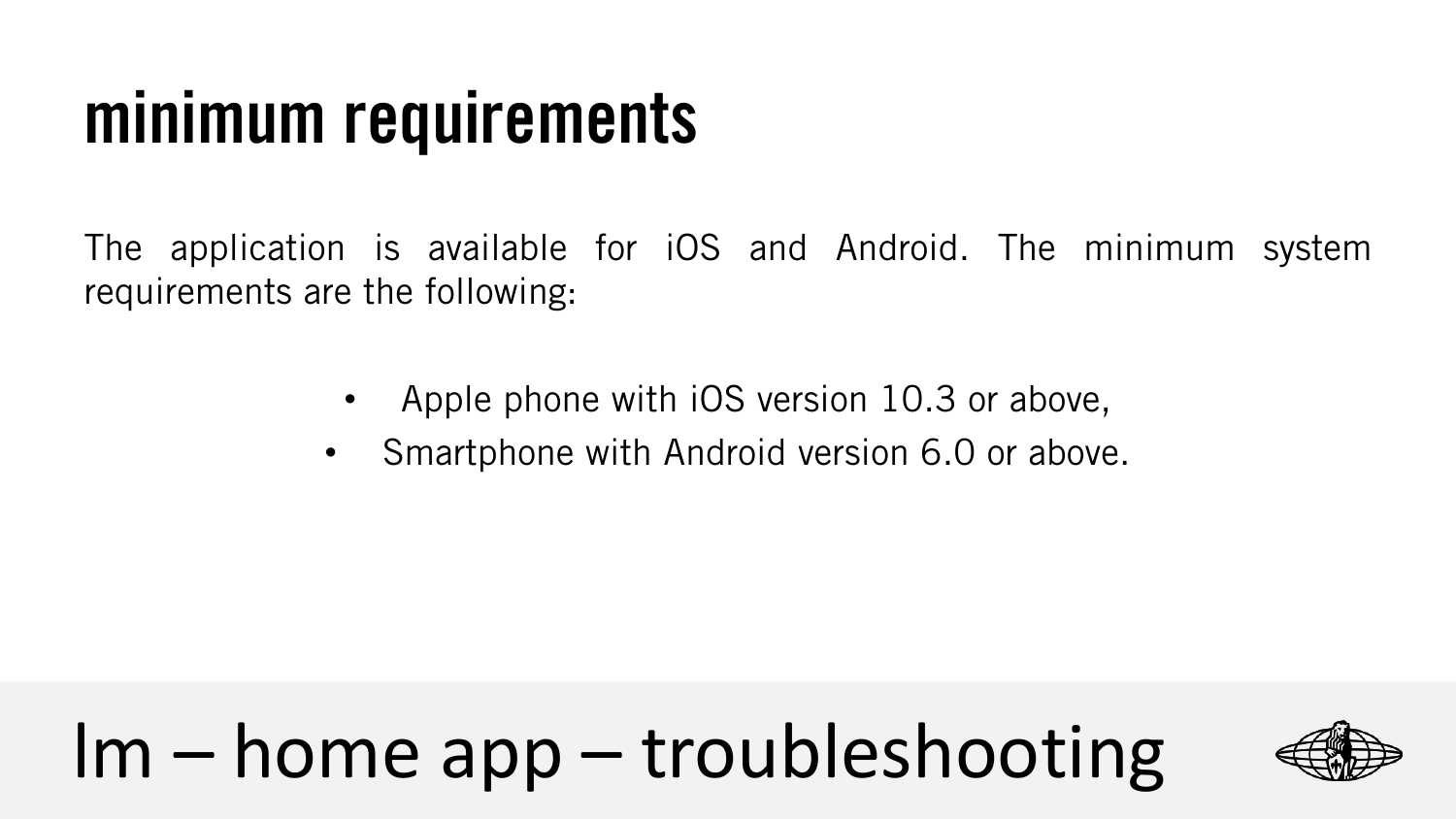#### **app permissions**

The application requires access to your phone's Bluetooth camera and location to function properly. When you first login into the app you will be asked to grant permission to the app to access the BT, camera and GPS. If you fail to grant permission the first time refer to the following steps:

- iOS: Settings <sup>&</sup>gt; La Marzocco App Tech <sup>&</sup>gt; check if the app has all the necessary permission.
- Android: Settings > Applications > La Marzocco > Permissions > check if the app has all the necessary permission

You can either authorize the use of GPS data always or while you use the app, but it must be turned on in order to the app to function.

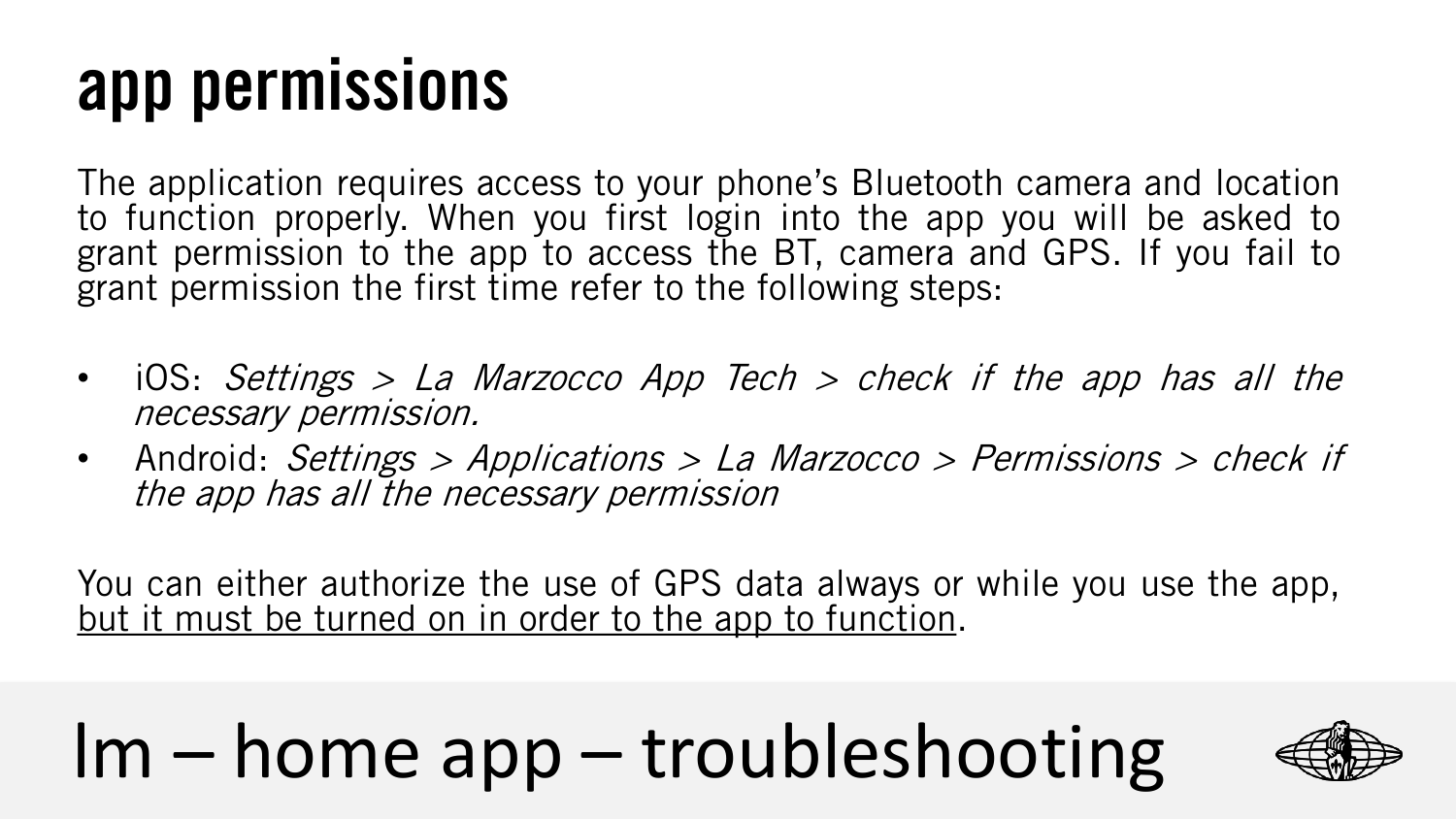#### **login**

In the login page you can either choose to create your own account by clicking on "sign up" or "connect with Facebook".

#### The password must be:

- 8 character long,
- At least one capital letter,
- At least one number,
- At least one special character,

In case you forgot your password or the "unable to login" message appears, click on "reset password"



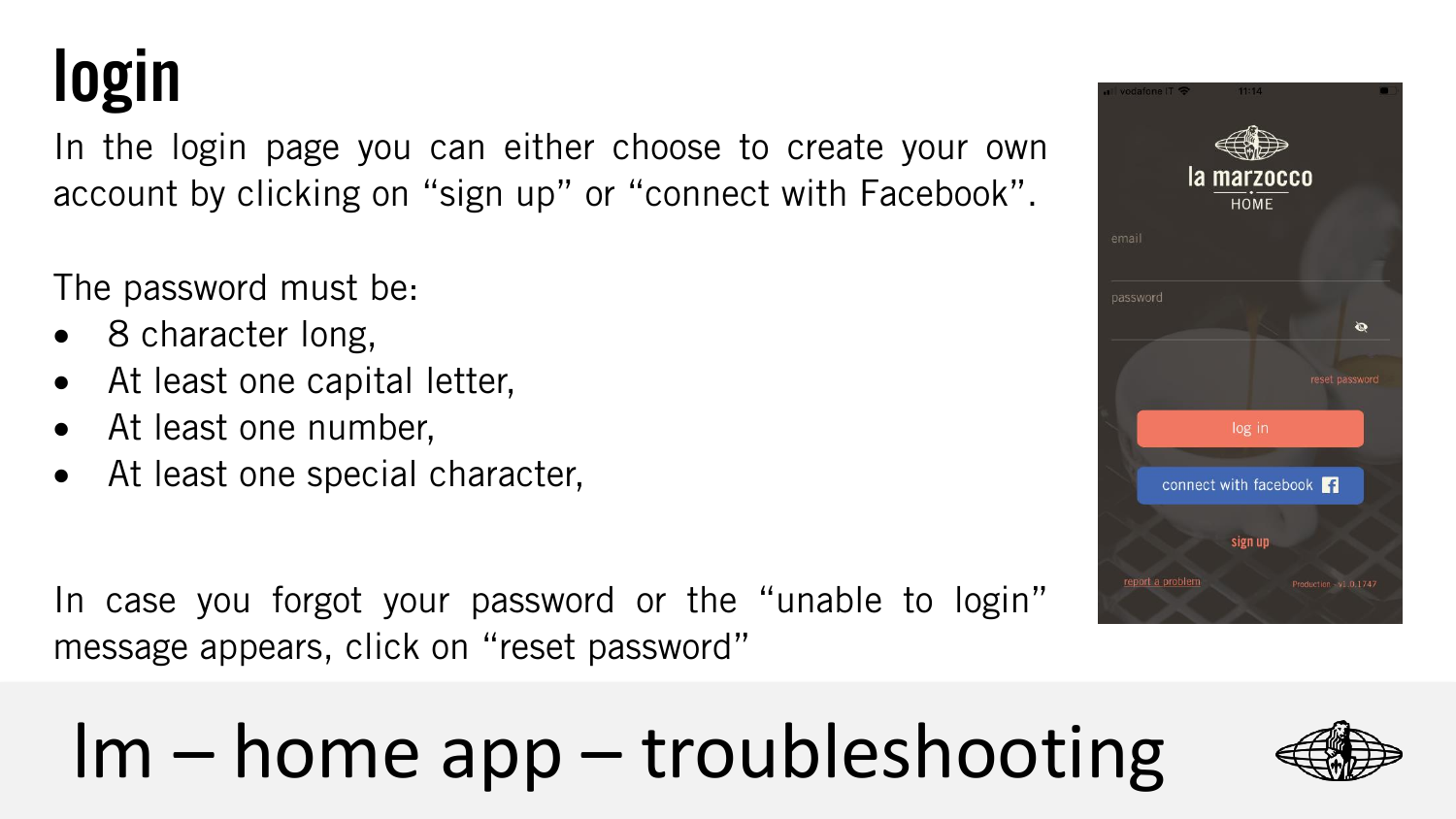# **machine not found after pairing**

- Close the app and reinitialize it,
- Forget the machine from the app by swiping right to left on the machine you want to forget and try the pairing again paying attention to input the correct Wi-Fi password.

| sorry<br>No machine found! |       |  |
|----------------------------|-------|--|
| retry                      | close |  |

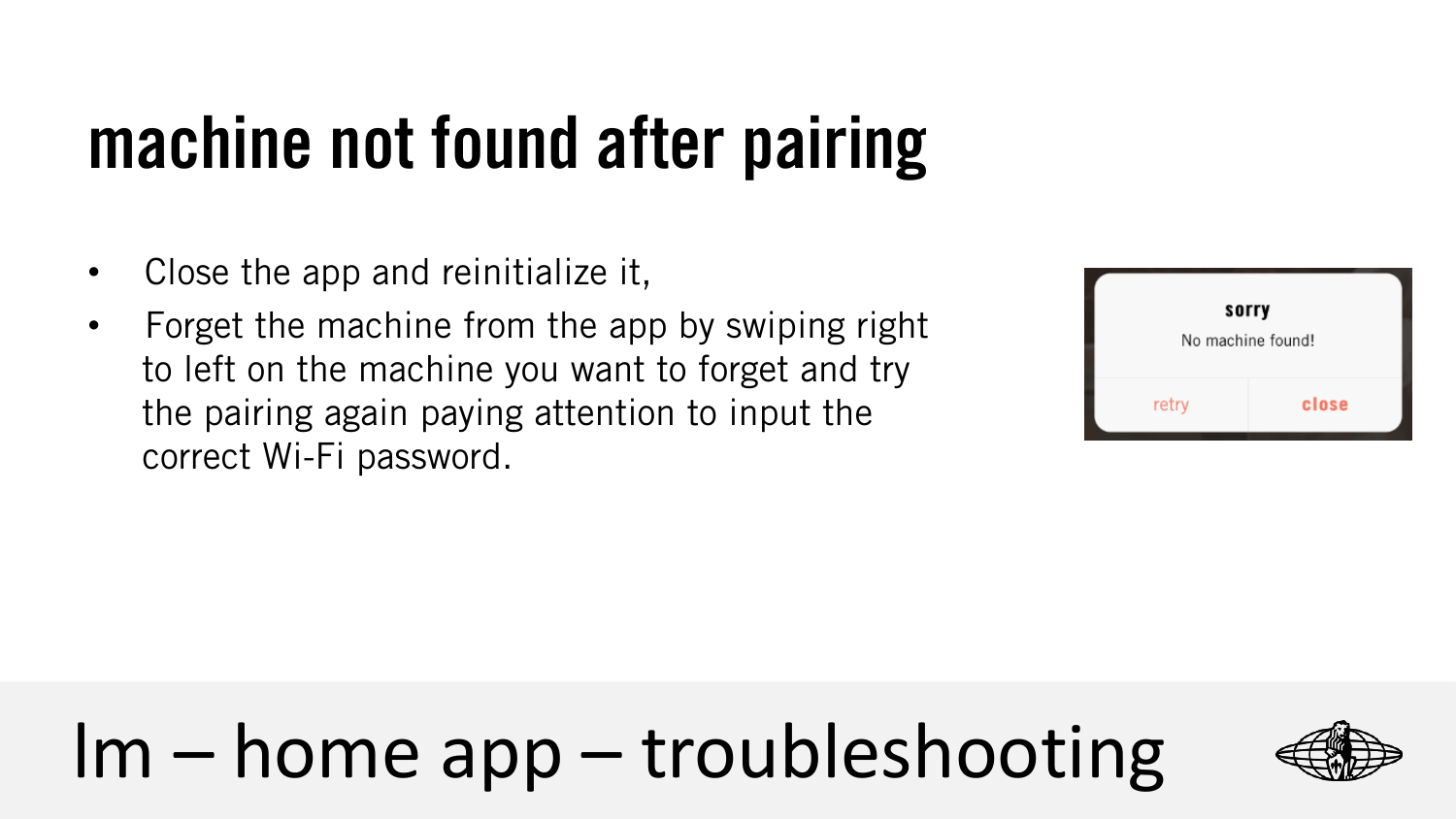#### **the app won't save new settings**

The app logic is "the last one stands" if you change a setting from the display of the machine (GS3), that change will be transmitted to the app and vice versa.

Remember: always hit "save" in the top right corner of the screen to make your changing effective.

|          | $\zeta$ cancel<br><b>SETTINGS</b> | save |
|----------|-----------------------------------|------|
|          |                                   |      |
|          | Degrees C° / F°                   |      |
|          | Celsius                           |      |
| Э        | Fahrenheit                        |      |
| e        |                                   |      |
|          |                                   |      |
|          |                                   |      |
|          |                                   |      |
| <u>ੁ</u> |                                   |      |
|          |                                   |      |
|          |                                   |      |

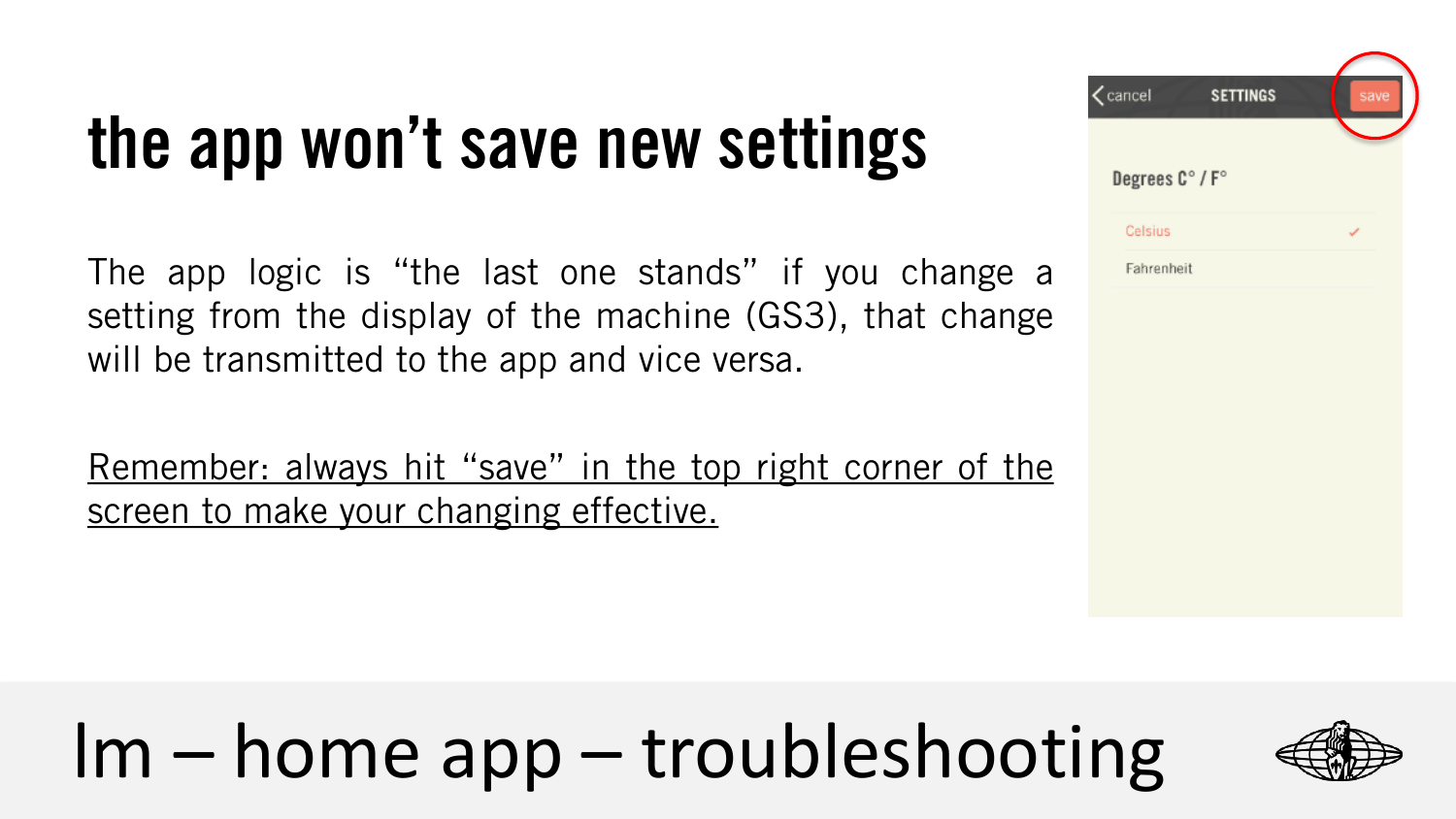#### **remote connection**

The app and the machine need to be on the same network in order to communicate, in this case, go in the Wi-Fi settings of your phone and change the phone's Wi-Fi with the one you set on the machine.

In this mode, you can only activate/deactivate the stand-by mode and see the machine's settings but not change them.



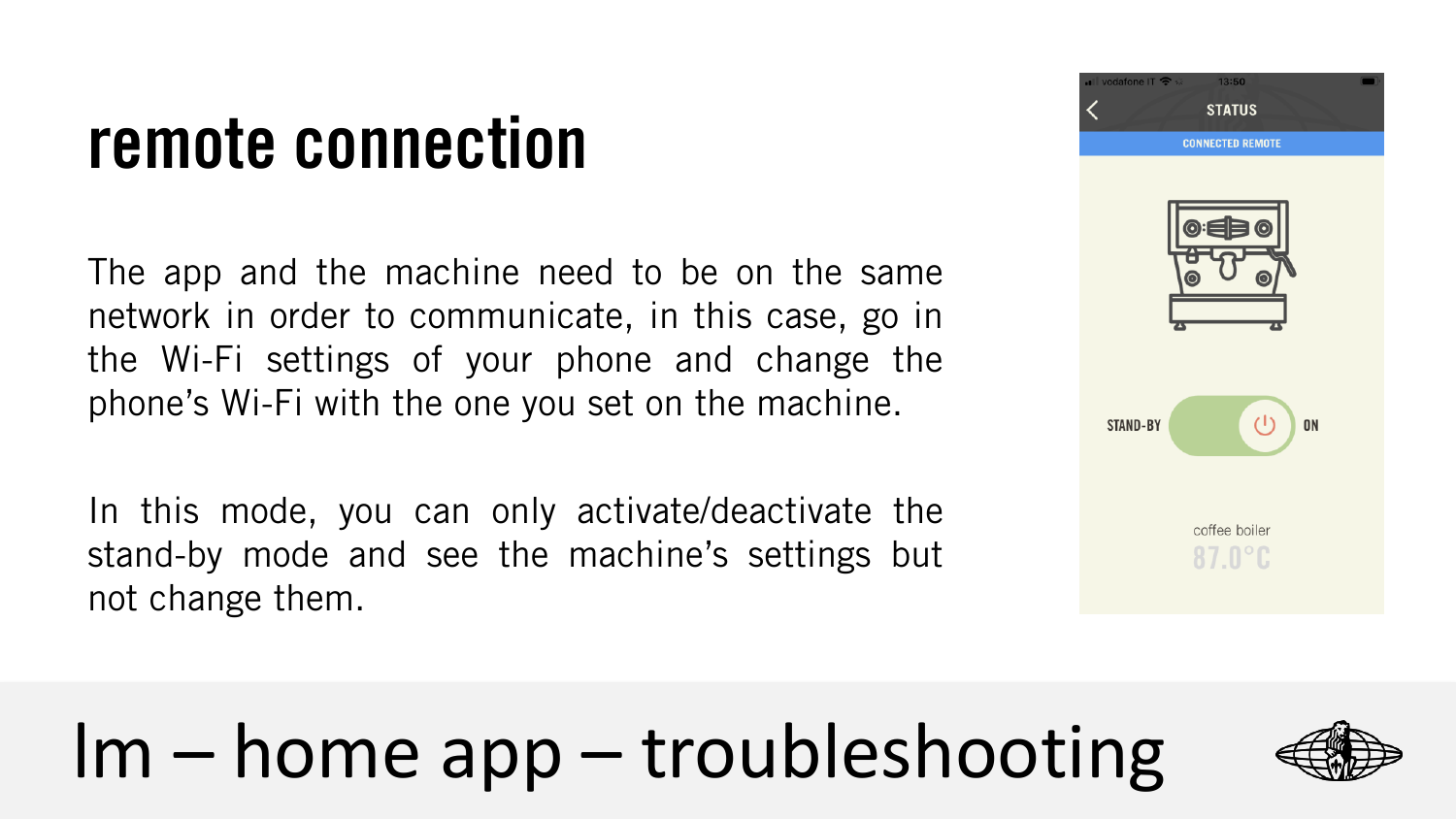#### **no connection**

The machine can't access the internet and, as a result, it can't communicate with the app.

- Verify your internet connection,
- Re-pair the machine and make sure to input the right Wi-Fi password.



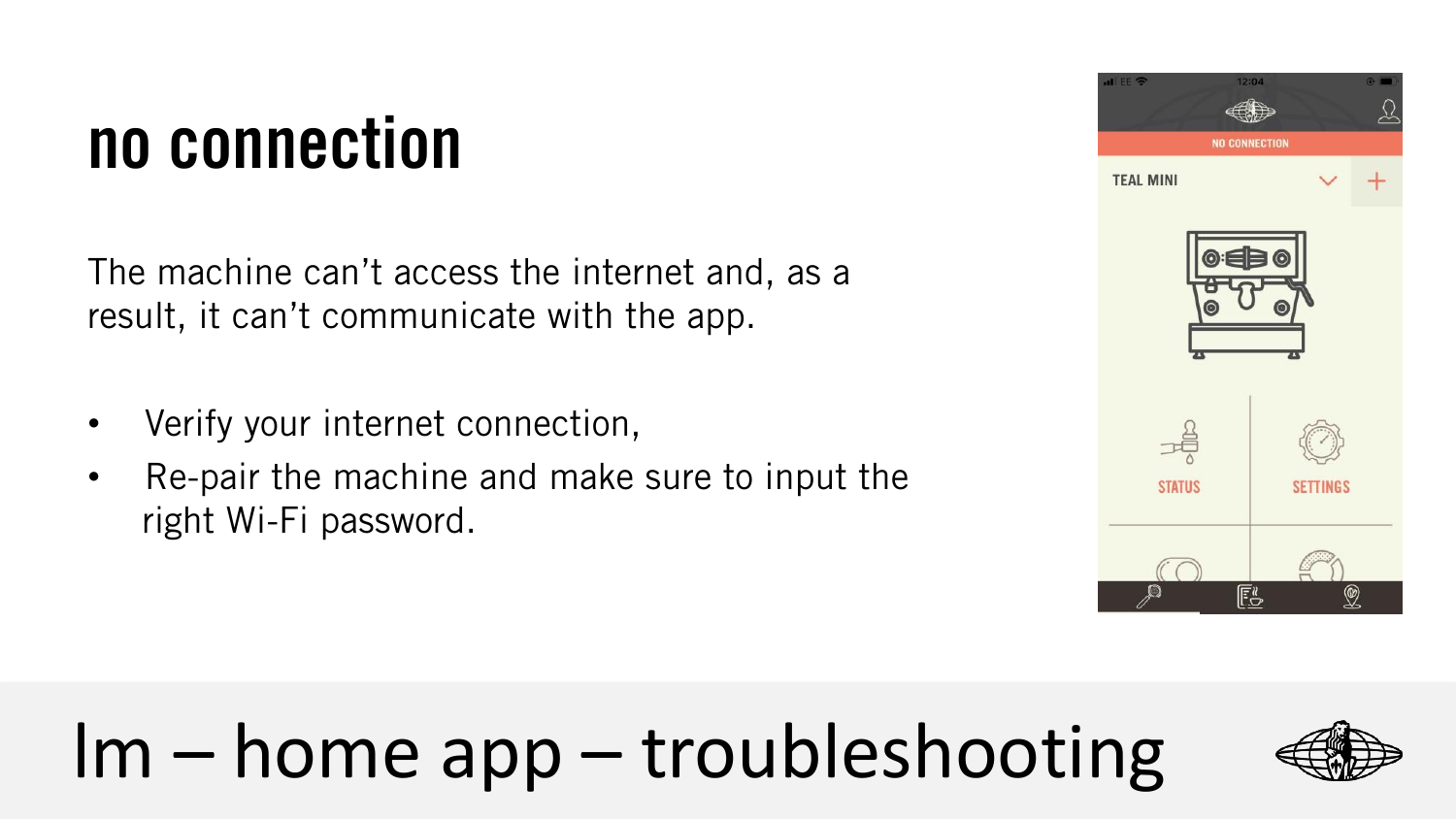#### **machine and app temperature don't match (GS3)**

The temperature shown on the machine's display is the group head temperature while the one shown on the app is the coffee boiler temperature. Normally, the two temperatures are different.

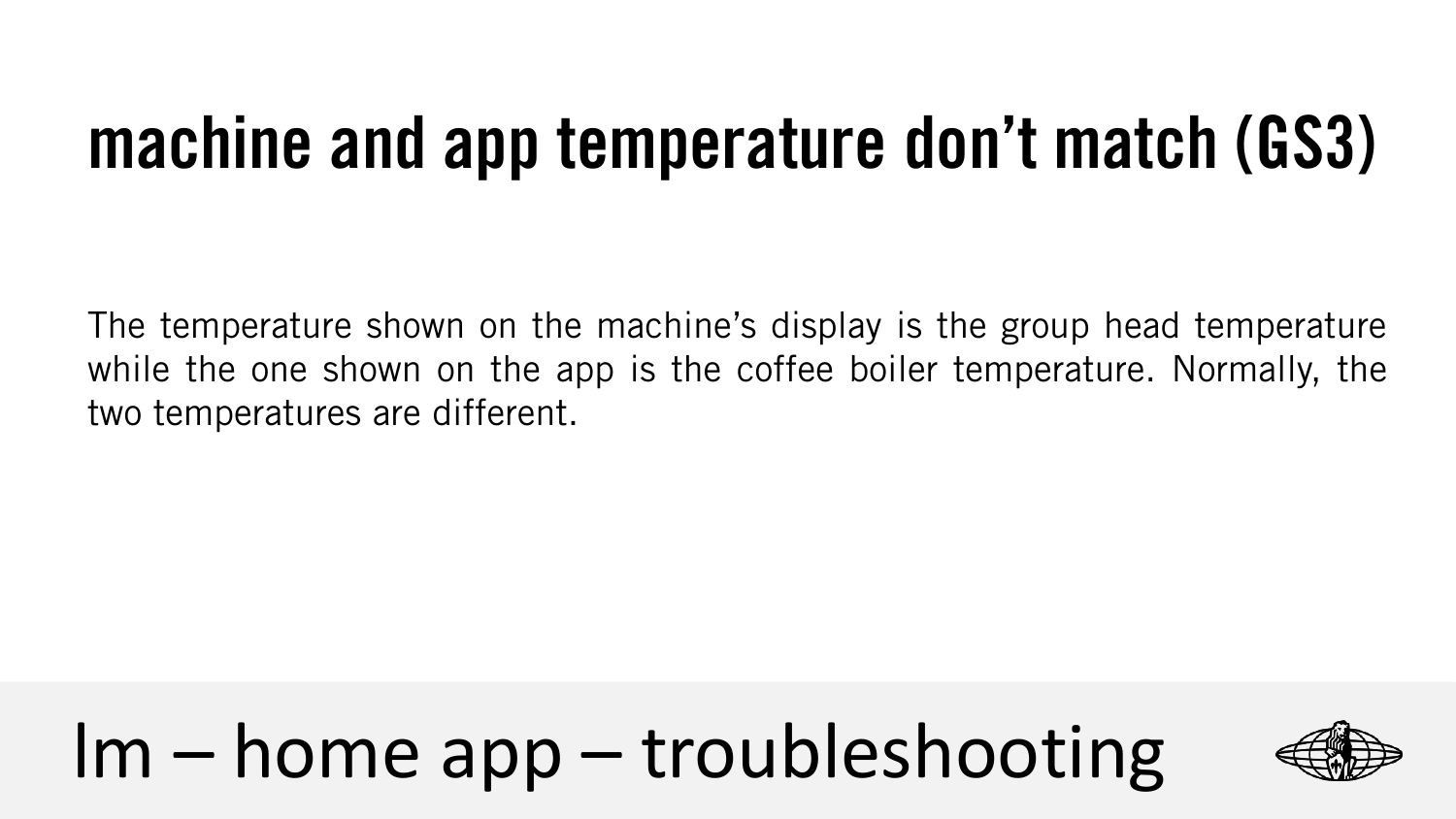#### **void screen after pairing**

in this instance, the app is not receiving the complete package of data needed to visualize its content properly.

- Check your internet connection,
- If there is a firewall in place, make sure the app has the privileges to access the internet

For further and more detailed information please refer to LM – Home App – Firewall Guidelines.